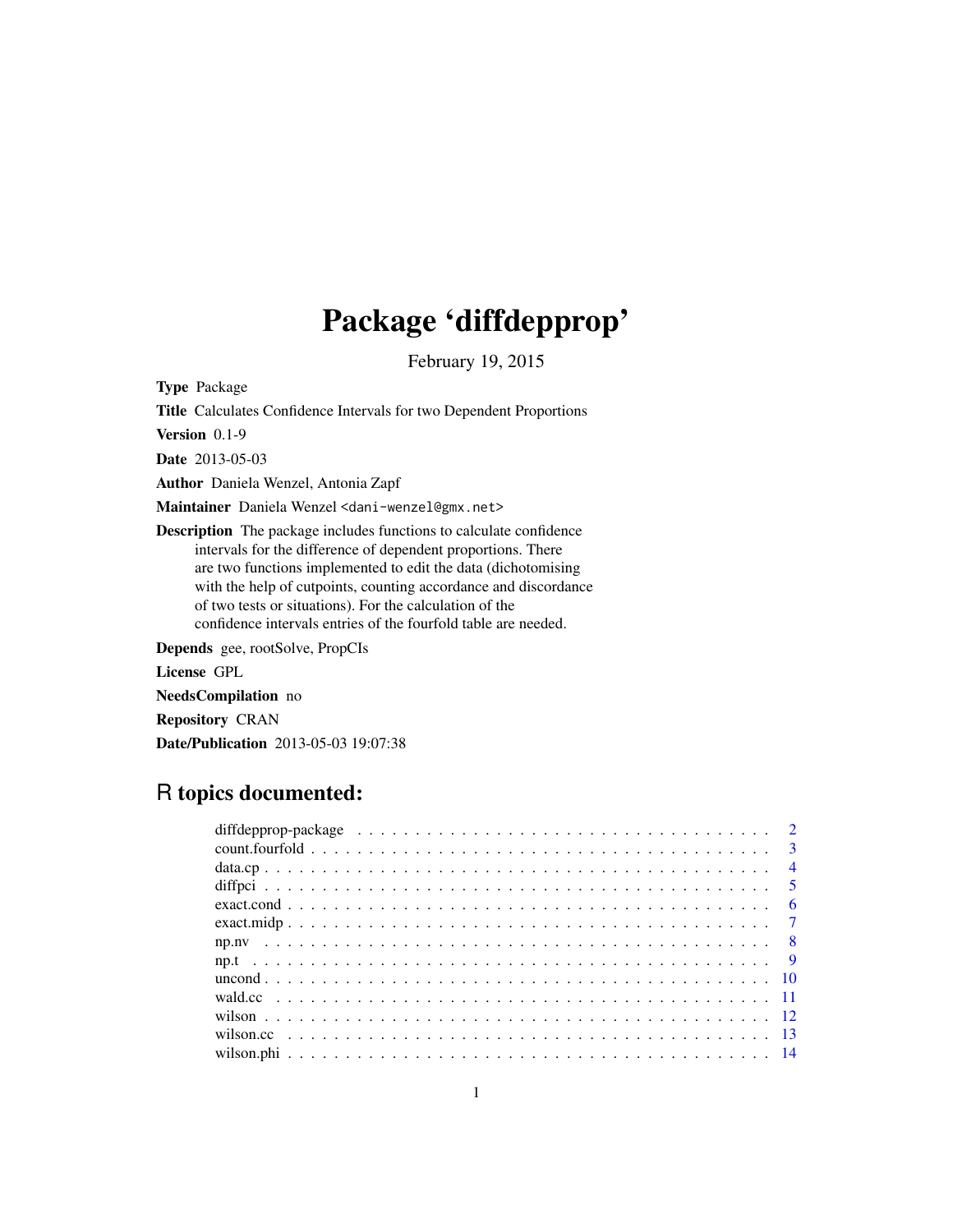#### <span id="page-1-0"></span>**Index** [15](#page-14-0)

diffdepprop-package *Calculates Confidence Intervals for two Dependent Proportions*

#### Description

The package includes functions to calculate confidence intervals for the difference of dependent proportions. There are two functions implemented to edit the data (dichotomising with the help of cutpoints, counting accordance and discordance of two tests or situations). For the calculation of the confidence intervals entries of the fourfold table are needed.

# Details

| Package:        | diffdepprop |
|-----------------|-------------|
| Type:           | Package     |
| Version:        | $0.1 - 9$   |
| Date:           | 2013-05-03  |
| License: GPL>=2 |             |

#### Author(s)

Daniela Wenzel, Antonia Zapf

Maintainer: Daniela Wenzel <dani-wenzel@gmx.net>

#### References

Newcombe, R.G. (1998). Improved confidence intervals for the difference between binomial proportions based on paired data. Statistics in Medicine 17. 2635-2650.

Clopper, C. and Pearson, E.S. (1934). The use of confidence or fiducial limits illustrated in the case of the binomial. Biometrika 26, 404-413.

Vollset, S.E. (1993). Confidence intervals for a binomial proportion. Statistics in Medicine 12. 809-824.

Lange, K. and Brunner, E. (2012). Sensitivity, Specificity and ROC-curves in multiple reader diagnostic trials-A unified, nonparametric approach. Statistical Methodology 9, 490-500.

Fleiss, Joseph L. et al. (2003). Statistical Methods for Rates and Proportions. Wiley.

#### See Also

PropCIs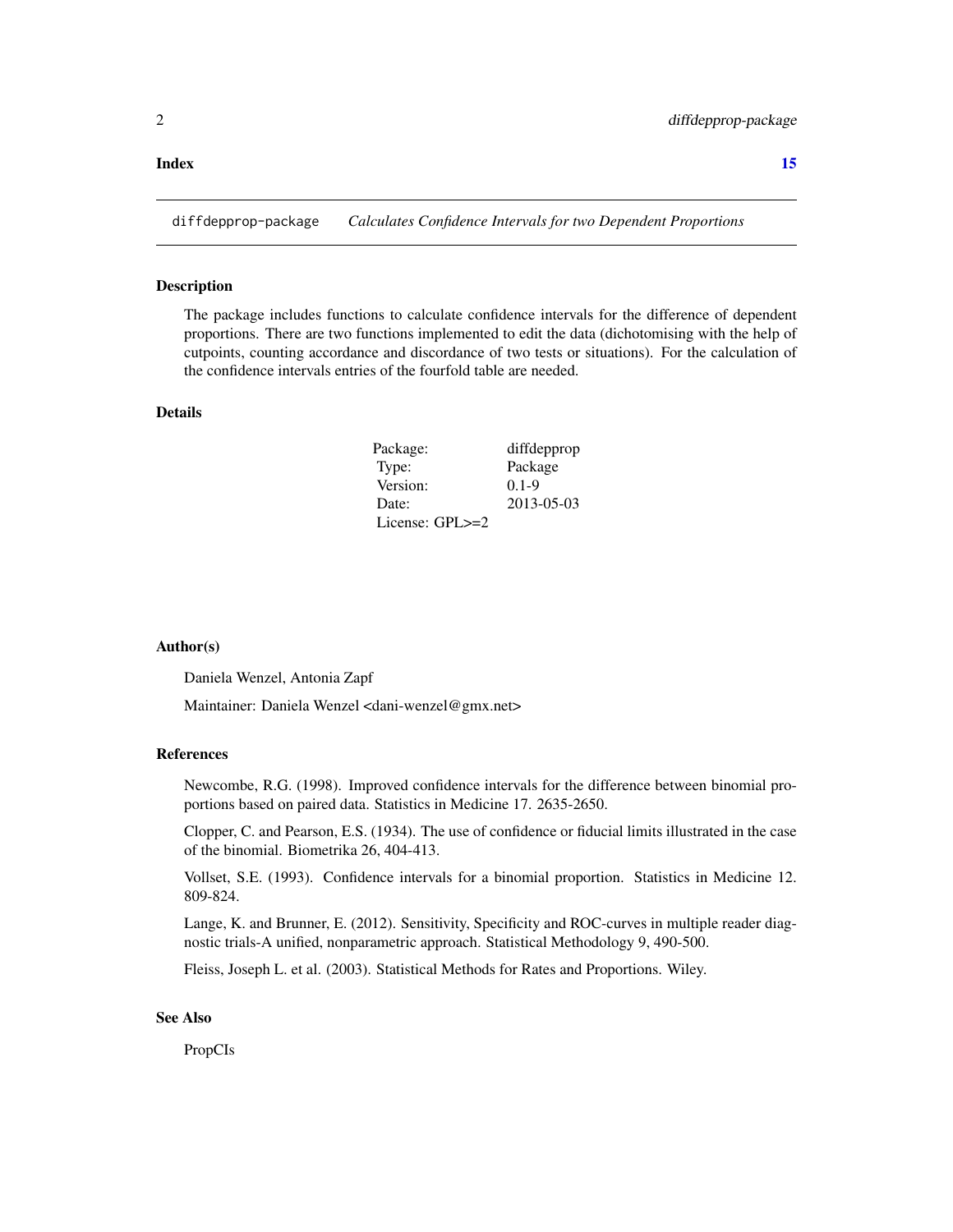# <span id="page-2-0"></span>count.fourfold 3

# Examples

```
# a=10, b=15, c=5, d=20, n=50, type I error is 0.05
wilson = wilson(10,15,5,20,50,0.05)
# b=15, c=5, n=50, type I error is 0.05
exact.cond = exact.cond(15, 5, 50, 0.05)
```
count.fourfold *Counts the numbers of discordance and concordance of two tests*

## Description

In the case two dependent tests shall be compared a fourfold table is mostly needed. count.fourfold counts the numbers of concordance and discordance of both tests.

#### Usage

count.fourfold(data, col.test1, col.test2)

# Arguments

| data      | name of the data                              |
|-----------|-----------------------------------------------|
| col.test1 | number of column representing the first test  |
| col.test2 | number of column representing the second test |

#### Value

A vector containing the four entries of the fourfold table, row wise listed

#### Author(s)

Daniela Wenzel, Antonia Zapf

```
# create a data set with zero and ones for each of both tests
v1=c(rep(1,10),rep(0,4),rep(1,8),rep(0,8))
v2=c(rep(0,10),rep(1,5),rep(0,5),rep(1,10))
n=c(seq(1,30,1))
new=cbind(n,v1,v2)
# count the number of concordance and discordance
count.fourfold(new,1,2)
```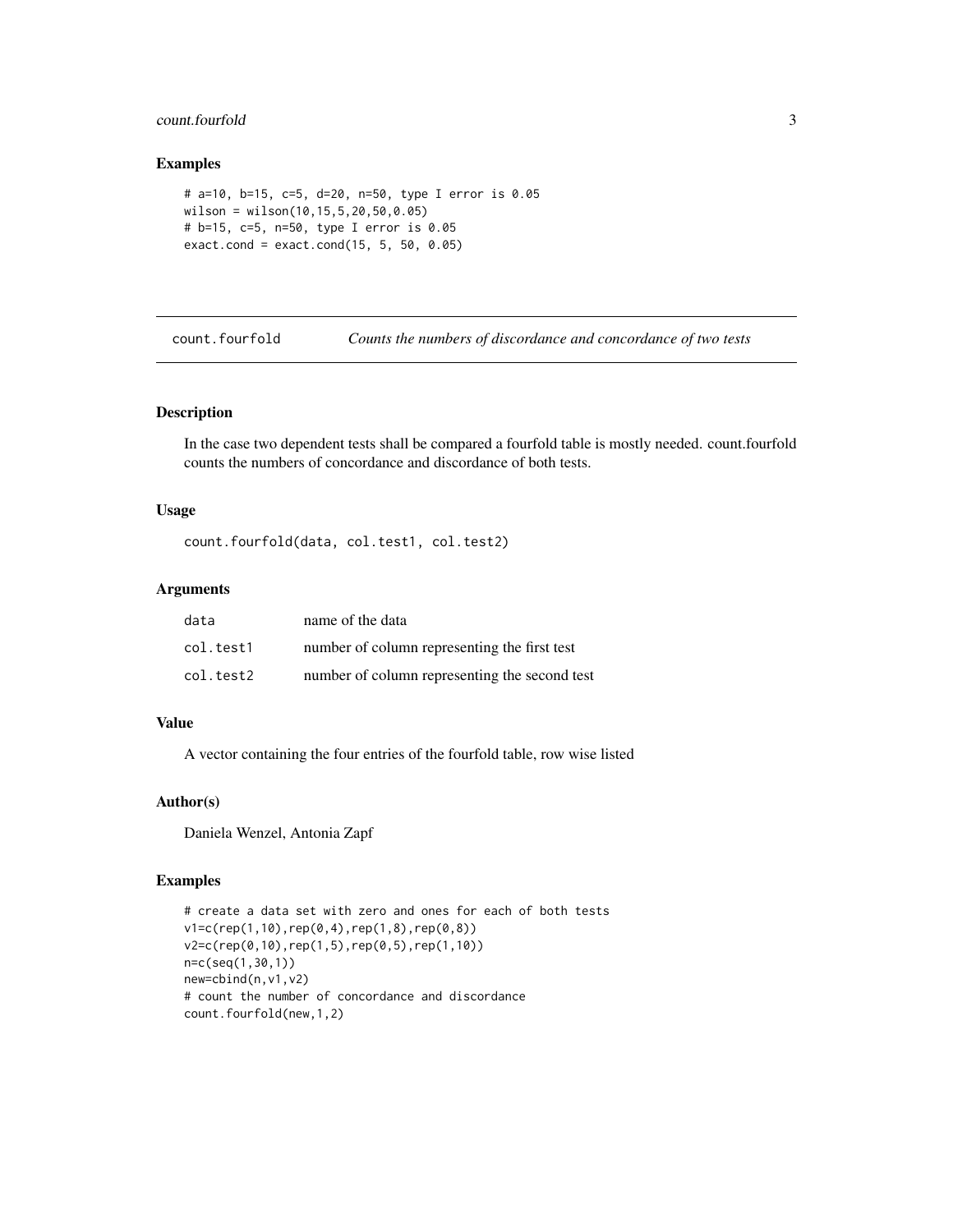<span id="page-3-0"></span>

Binary data are sometimes needed to analyse these data. Data of two situation (e.g. diagnostic tests) with continous outcome are assumed to be given. With the help of the cutpoint for each test, these data can be dichotomise.

# Usage

```
data.cp(dat, col.test1, col.test2, cp.test1, cp.test2)
```
# Arguments

| dat       | name of the data set you want to be dichotomise                                           |
|-----------|-------------------------------------------------------------------------------------------|
| col.test1 | number of the column of the first test in the data set, which shall be dichotomised       |
| col.test2 | number of the column of the second test in the data set, which shall be di-<br>chotomised |
| cp.test1  | cutpoint for the first test                                                               |
| cp.test2  | cutpoint for the second test                                                              |

# Value

A matrix containing the two tests with binary data

# Author(s)

Daniela Wenzel, Antonia Zapf

```
# create a data set
v1=c(seq(1,10,0.5))
v2=c(seq(2,11,0.5))
n=c(seq(1,19,1))
new=cbind(n,v1,v2)
# cutpoint of the first test is 1.6, of the second test 2.3
result=data.cp(new,2,3,1.6,2.3)
```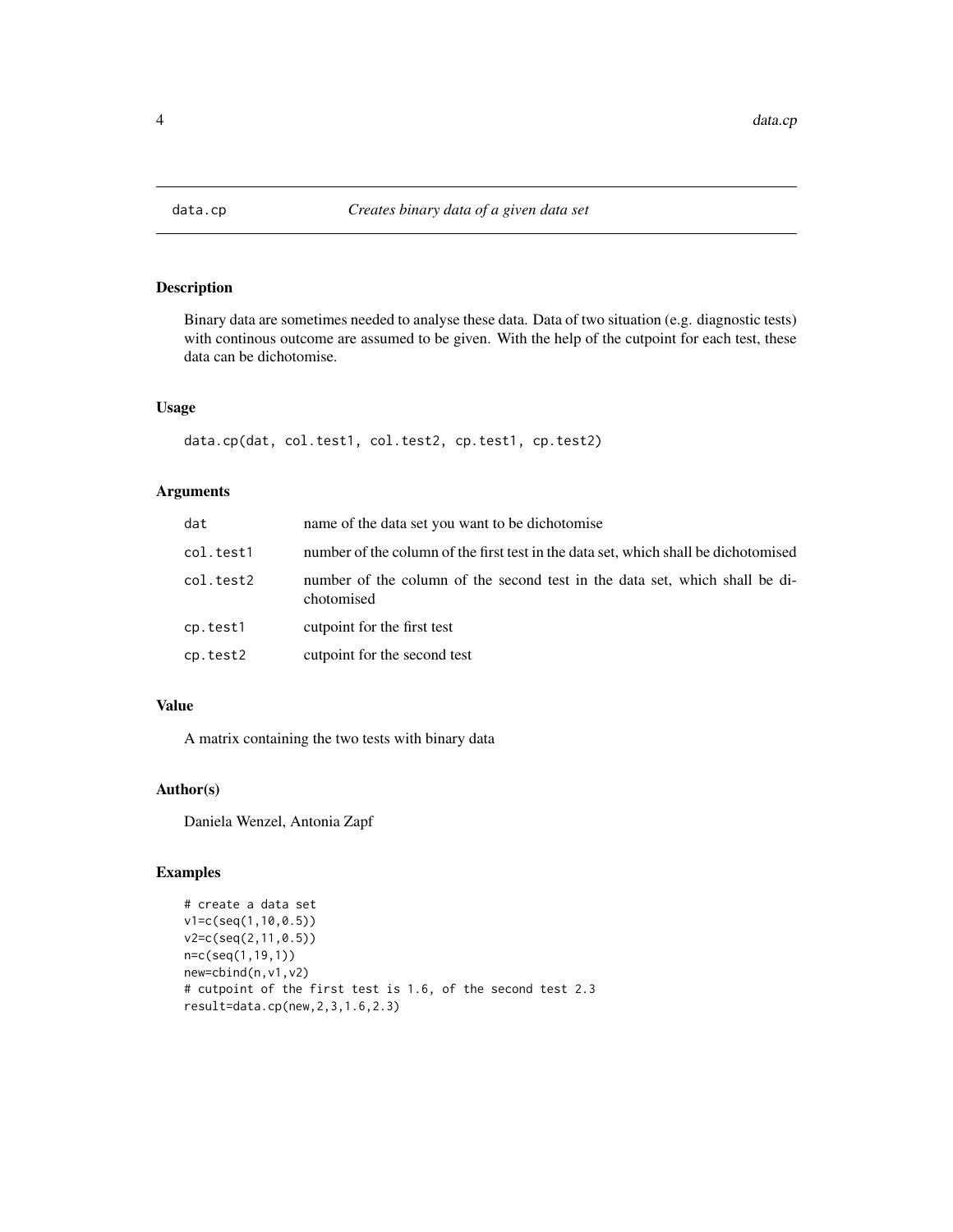<span id="page-4-0"></span>diffpci *Calculates various confidence intervals for the difference of two dependent proportions*

# Description

This function gives 12 different two-sided confidence intervals. Data are assumed to be of a fourfold table, which contains the numbers of concordance and the numbers of discordance of two dependent methods. The following intervals are listed: Wald, Wald with continuity correction, Agresti, Tango, Exact (Clopper Pearson and mid-p), Profile Likelihood, Wilson (without and with continuity corrections) and nonparametric approaches using rank methods (with normal and t-approximation).

# Usage

diffpci(a, b, c, d, n, alpha)

# Arguments

| a     | first number of concordant paires as described above  |
|-------|-------------------------------------------------------|
| b     | first number of discordant paires as described above  |
| C     | second number of discordant paires as described above |
| d     | second number of concordant paires as described above |
| n     | number of observed objects                            |
| alpha | type I error; between zero and one                    |

# Details

Details are given for each function separately.

#### Value

A matrix containing the method, the difference estimator and the corresponding confidence limits.

# Author(s)

Daniela Wenzel, Antonia Zapf

# References

Newcombe, R.G. (1998). Improved confidence intervals for the difference between binomial proportions based on paired data. Statistics in Medicine 17. 2635-2650.

Clopper, C. and Pearson, E.S. (1934). The use of confidence or fiducial limits illustrated in the case of the binomial. Biometrika 26, 404-413.

Vollset, S.E. (1993). Confidence intervals for a binomial proportion. Statistics in Medicine 12. 809-824.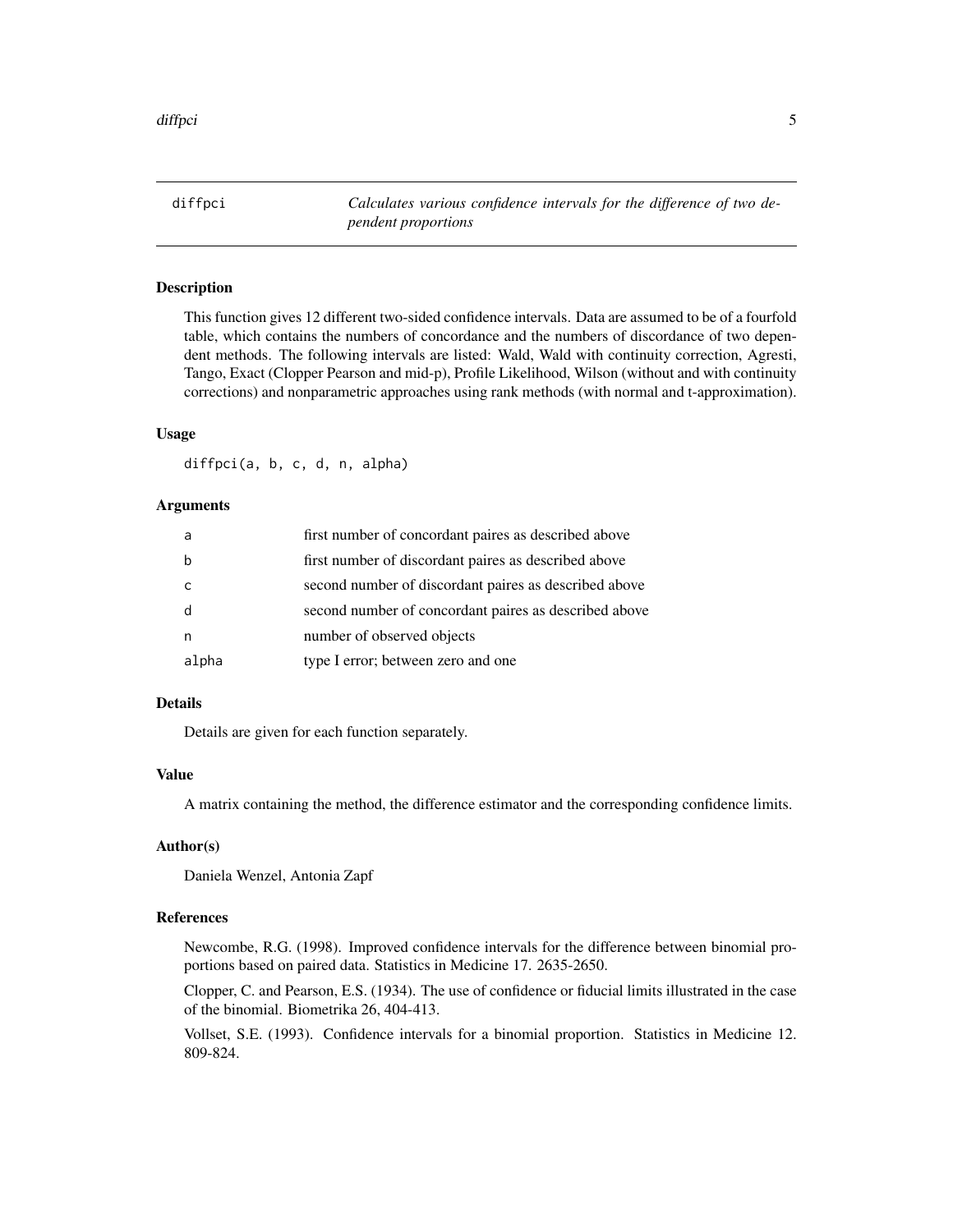Lange, K. and Brunner, E. (2012). Sensitivity, Specificity and ROC-curves in multiple reader diagnostic trials-A unified, nonparametric approach. Statistical Methodology 9, 490-500. Fleiss, Joseph L. et al. (2003). Statistical Methods for Rates and Proportions. Wiley.

#### Examples

# a=59, b=23, c=3, d=37, n=122, type I error is 0.05 diffpci(59,23,3,37,122,0.05)

| exact.cond | Calculates an exact conditional confidence interval using a Clopper |
|------------|---------------------------------------------------------------------|
|            | Pearson interval.                                                   |

#### Description

exact.cond gives a two-sided exact conditinal confidence interval for the difference of two dependent proportions. It is built of a Clopper Pearson Interval. Data are assumed to be of a fourfold table, which contains the numbers of concordance and the numbers of discordance of two dependent methods.

# Usage

exact.cond(b, c, n, alpha)

#### Arguments

| b     | first number of discordant pairs in a fourfold table as described above  |
|-------|--------------------------------------------------------------------------|
| C.    | second number of discordant pairs in a fourfold table as described above |
| n,    | number of observed objects                                               |
| alpha | type I error; between zero and one                                       |

#### Value

|          | A list with class "htest" containing the following components: |
|----------|----------------------------------------------------------------|
| conf.int | a confidence interval for the difference in proportions        |
| estimate | estimated difference in proportions                            |

#### Author(s)

Daniela Wenzel, Antonia Zapf

## References

Clopper, C. and Pearson, E.S. (1934). The use of confidence or fiducial limits illustrated in the case of the binomial. Biometrika 26, 404-413.

Newcombe, R.G. (1998). Improved confidence intervals for the difference between binomial proportions based on paired data. Statistics in Medicine 17. 2635-2650.

<span id="page-5-0"></span>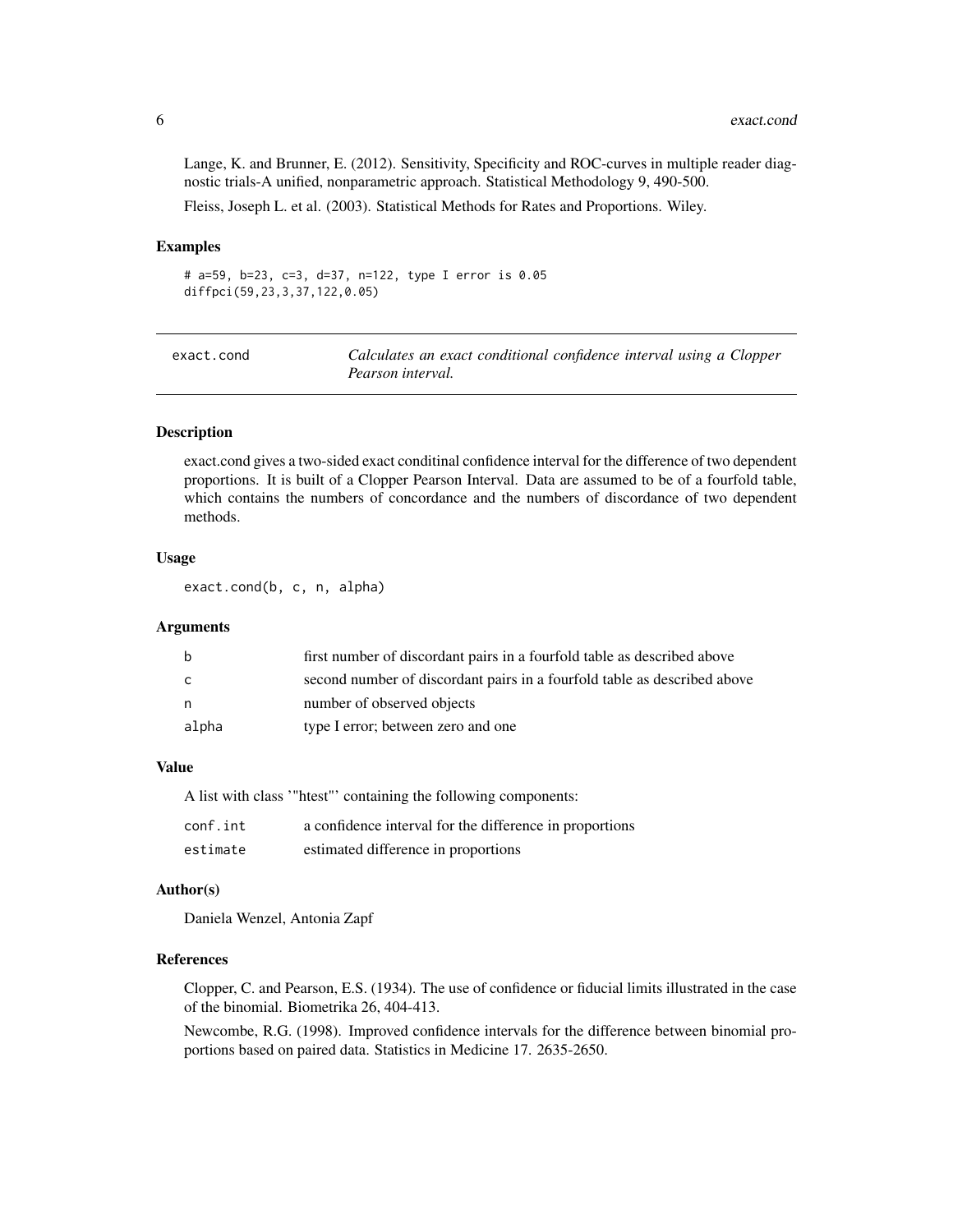# <span id="page-6-0"></span>exact.midp 7

#### Examples

```
# b=10, c=20, n=50, type I error is 0.05
conf.int=exact.cond(10,20,50,0.05)
```
exact.midp *Calculates an exact conditional confidence interval using a mid-p interval.*

#### Description

exact.midp gives a two-sided exact conditional confidence interval for the difference of two dependent proportions. It is built of a mid-p Interval. Data are assumed to be of a fourfold table, which contains the numbers of concordance and the numbers of discordance of two dependent methods.

#### Usage

exact.midp(b, c, n, alpha)

# Arguments

| <sub>b</sub> | first number of discordant pairs in a fourfold table as described above  |
|--------------|--------------------------------------------------------------------------|
| C            | second number of discordant pairs in a fourfold table as described above |
| n            | number of observed objects                                               |
| alpha        | type I error; between zero and one                                       |

# Value

A list with class '"htest"' containing the following components:

| conf.int | a confidence interval for the difference in proportions |
|----------|---------------------------------------------------------|
| estimate | estimated difference in proportions                     |

#### Author(s)

Daniela Wenzel, Antonia Zapf

#### References

Vollset, S.E. (1993). Confidence intervals for a binomial proportion. Statistics in Medicine 12. 809-824.

Newcombe, R.G. (1998). Improved confidence intervals for the difference between binomial proportions based on paired data. Statistics in Medicine 17. 2635-2650.

#### Examples

# b=10, c=20, n=50, type I error is 0.05 conf.int=exact.midp(10,20,50,0.05)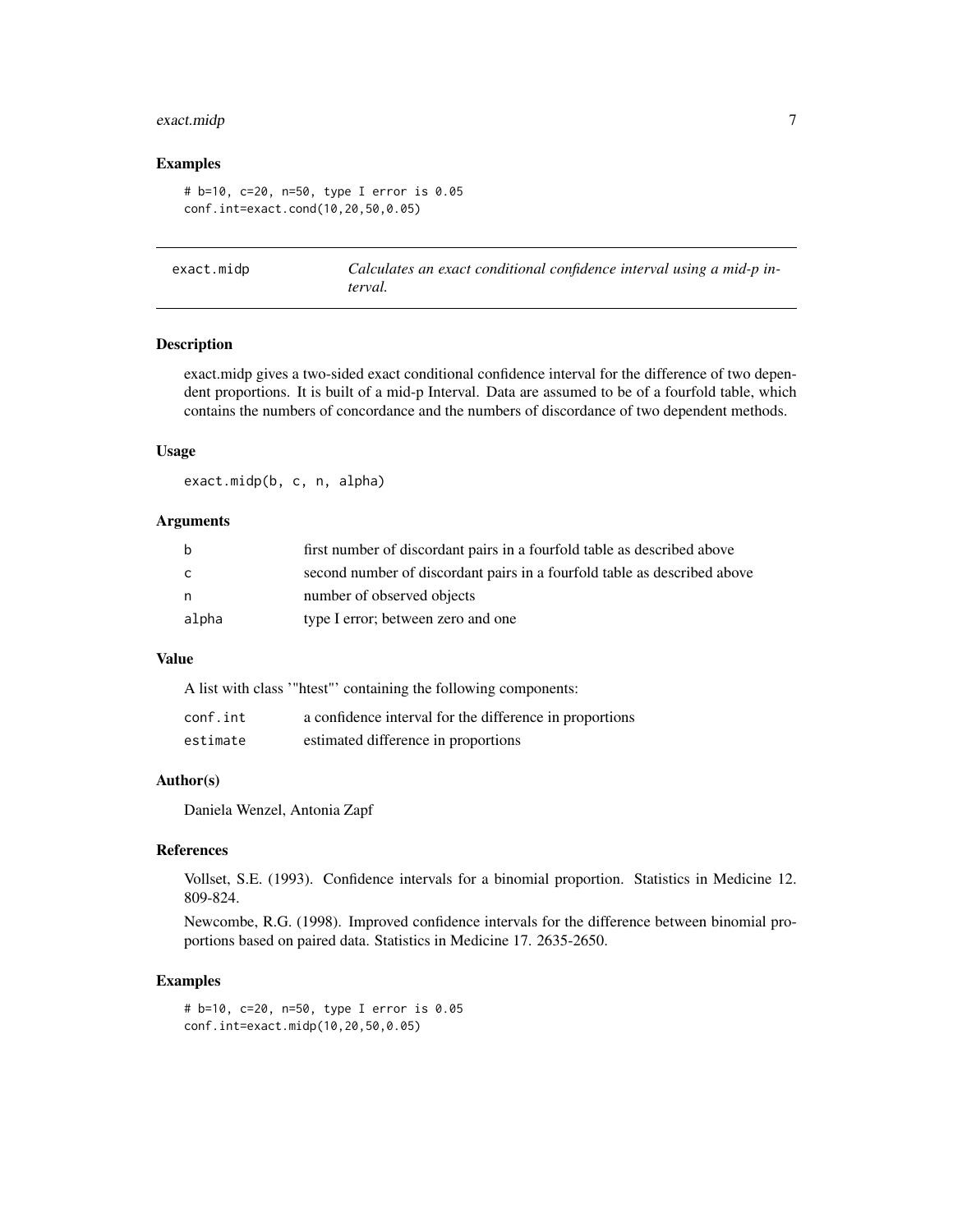<span id="page-7-0"></span>np.nv gives a two-sided rank-based confidence interval with normal approximation for the difference of two dependent proportions. Data are assumed to be of a fourfold table, which contains the numbers of concordance and the numbers of discordance of two dependent methods.

#### Usage

np.nv(a, b, c, d, n, alpha)

# Arguments

| -a    | first number of concordant paires as described above  |
|-------|-------------------------------------------------------|
| b     | first number of discordant paires as described above  |
| C.    | second number of discordant paires as described above |
| d     | second number of concordant paires as described above |
| n     | number of observed objects                            |
| alpha | type I error; between zero and one                    |

# Details

The normal approximation is used for the critical value for the interval.

#### Value

A list with class '"htest"' containing the following components:

| conf.int | a confidence interval for the difference in proportions |
|----------|---------------------------------------------------------|
| estimate | estimated difference in proportions                     |

#### Author(s)

Daniela Wenzel, Antonia Zapf

#### References

Lange, K. and Brunner, E. (2012). Sensitivity, Specificity and ROC-curves in multiple reader diagnostic trials-A unified, nonparametric approach. Statistical Methodology 9, 490-500.

#### Examples

# a=10, b=15, c=5, d=20, n=50, type I error is 0.05 conf.int=np.nv(10,15,5,20,50,0.05)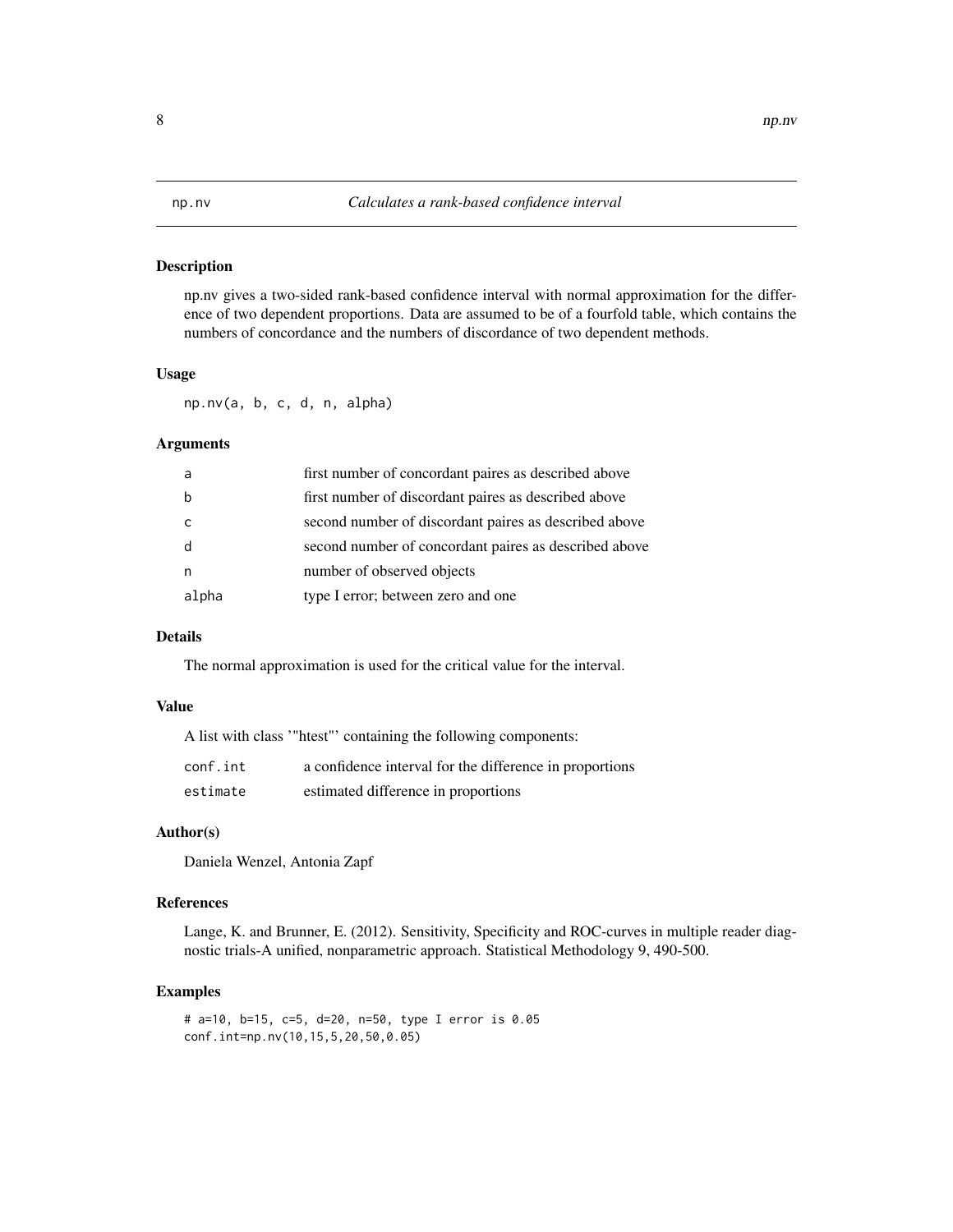<span id="page-8-0"></span>np.t gives a two-sided rank-based confidence interval with t- approximation for the difference of two dependent proportions. Data are assumed to be of a fourfold table, which contains the numbers of concordance and the numbers of discordance of two dependent methods.

#### Usage

np.t(a, b, c, d, n, alpha)

# Arguments

| a     | first number of concordant paires as described above  |
|-------|-------------------------------------------------------|
| h     | first number of discordant paires as described above  |
|       | second number of discordant paires as described above |
| d     | second number of concordant paires as described above |
| n     | number of observed objects                            |
| alpha | type I error; between zero and one                    |

# Details

The t-approximation is used for the critical value for the interval.

#### Value

A list with class '"htest"' containing the following components:

| conf.int | a confidence interval for the difference in proportions |
|----------|---------------------------------------------------------|
| estimate | estimated difference in proportions                     |

#### Author(s)

Daniela Wenzel, Antonia Zapf

# References

Lange, K. and Brunner, E. (2012). Sensitivity, Specificity and ROC-curves in multiple reader diagnostic trials-A unified, nonparametric approach. Statistical Methodology 9, 490-500.

```
# a=10, b=15, c=5, d=20, n=50, type I error is 0.05
conf.int=np.t(10,15,5,20,50,0.05)
```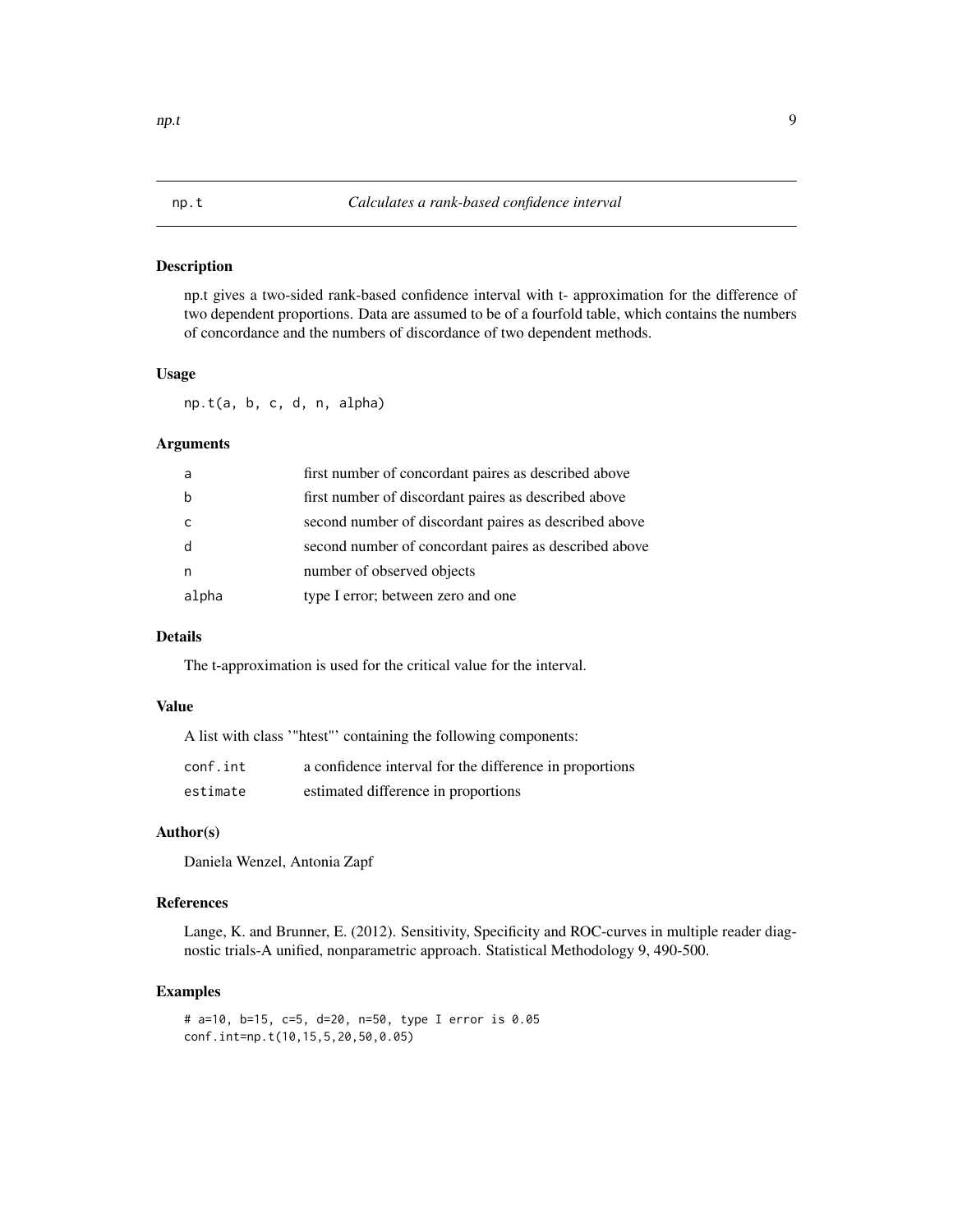<span id="page-9-0"></span>uncond *Calculates an unconditional true profile likelihood confidence interval.*

#### Description

uncond gives a two-sided true profile likelihood confidence interval for the difference of two dependent proportions. It is built by the solution of an inequality. Data are assumed to be of a fourfold table, which contains the number of concordance and the number of discordance of two dependent methods.

#### Usage

uncond(a, b, c, d, n, alpha)

# Arguments

| a            | first number of concordant paires as described above  |
|--------------|-------------------------------------------------------|
| h            | first number of discordant paires as described above  |
| <sub>c</sub> | second number of discordant paires as described above |
| - d          | second number of concordant paires as described above |
| n            | number of observed objects                            |
| alpha        | type I error; between zero and one                    |

# Details

The true profile likelihood confidence interval has as lower limit the minimum of the solutions for the inequality of the maximum likelihood function and the quantile of the normal distribution. The upper limit is defined as the maximum solution of this inequality.

#### Value

A list with class '"htest"' containing the following components:

| conf.int | a confidence interval for the difference in proportions |
|----------|---------------------------------------------------------|
| estimate | estimated difference in proportions                     |

# Author(s)

Daniela Wenzel, Antonia Zapf

#### References

Newcombe, R.G. (1998). Improved confidence intervals for the difference between binomial proportions based on paired data. Statistics in Medicine 17. 2635-2650.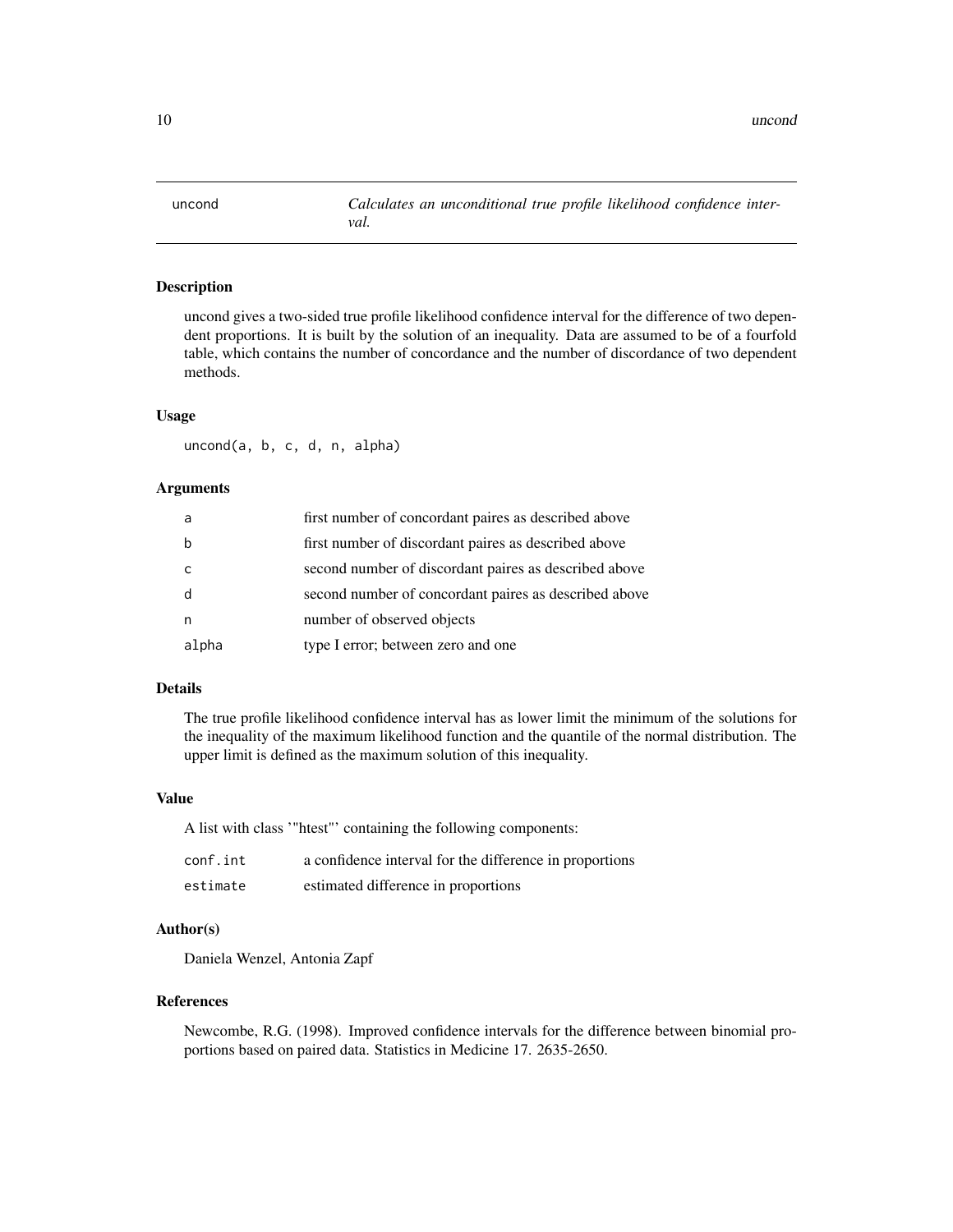#### <span id="page-10-0"></span>wald.cc 11

# Examples

```
# a=10, b=15, c=5, d=20, n=50, type I error is 0.05
conf.int=uncond(10,15,5,20,50,0.05)
```
wald.cc *Calculates a Wald confidence interval with continuity correction*

# Description

wald.cc gives a two-sided Wald confidence interval with continuity correction for the difference of two dependent proportions. The continuity correction factor is  $\frac{1}{n}$ . Data are assumed to be of a fourfold table, which contains the numbers of concordance and the numbers of discordance of two dependent methods.

# Usage

wald.cc(b, c, n, alpha)

# Arguments

| b     | first number of discordant pairs in a fourfold table as described above  |
|-------|--------------------------------------------------------------------------|
| C     | second number of discordant pairs in a fourfold table as described above |
| n.    | number of observed objects                                               |
| alpha | type I error; between zero and one                                       |

# Value

A list with class '"htest"' containing the following components:

| conf.int | a confidence interval for the difference in proportions |
|----------|---------------------------------------------------------|
| estimate | estimated difference in proportions                     |

#### Author(s)

Daniela Wenzel, Antonia Zapf

#### References

Fleiss, Joseph L. et al. (2003). Statistical Methods for Rates and Proportions. Wiley.

```
# b=10, c=20, n=50, type I error is 0.05
conf.int=wald.cc(10,20,50,0.05)
```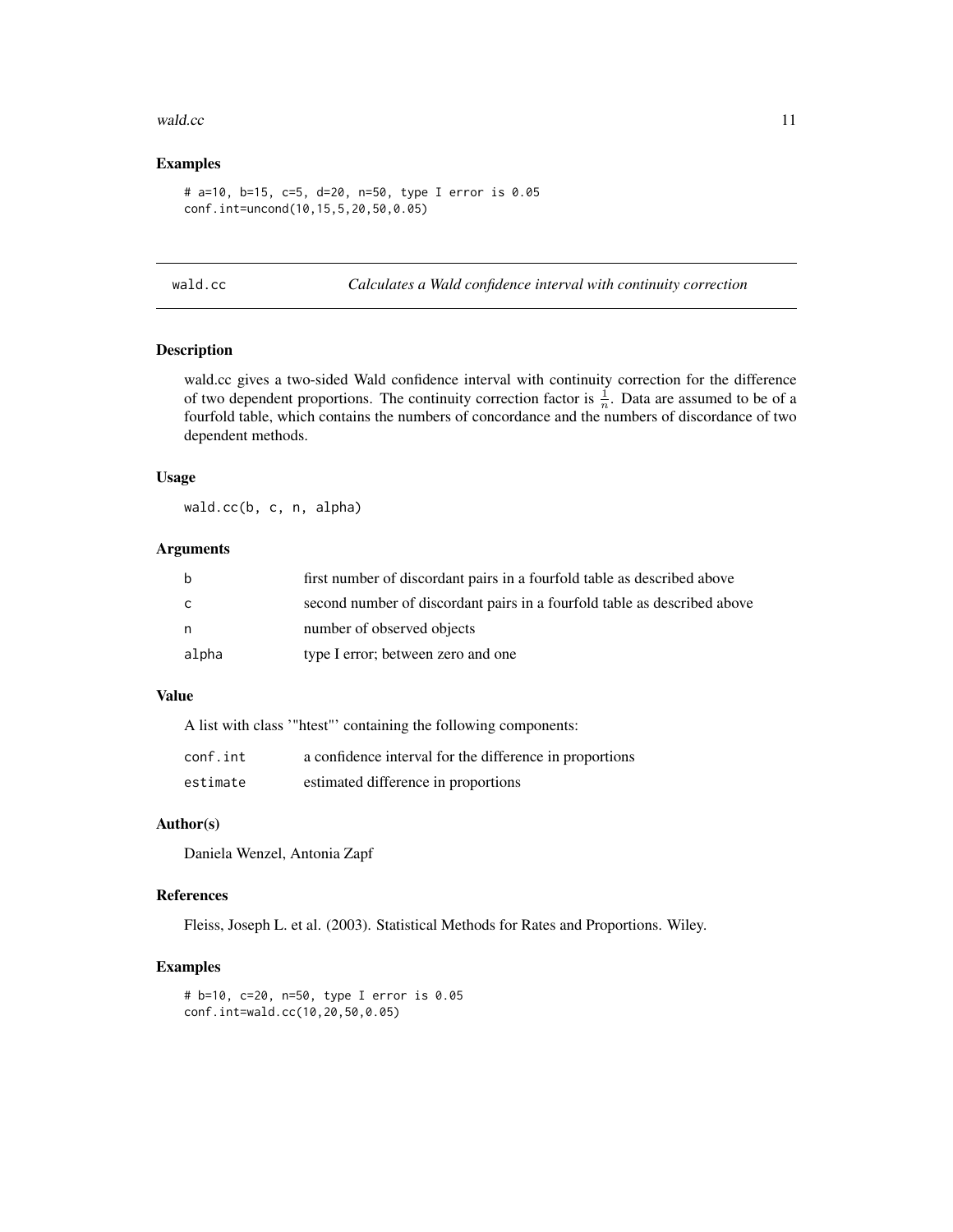<span id="page-11-0"></span>

wilson gives a two-sided Wilson confidence interval for the difference of two dependent proportions. There is no continuity correction performed. Data are assumed to be of a fourfold table, which contains the numbers of concordance and the numbers of discordance of two dependent methods.

#### Usage

wilson(a, b, c, d, n, alpha)

# Arguments

| a     | first number of concordant paires as described above  |
|-------|-------------------------------------------------------|
| b     | first number of discordant paires as described above  |
| C     | second number of discordant paires as described above |
| d     | second number of concordant paires as described above |
| n     | number of observed objects                            |
| alpha | type I error; between zero and one                    |

### Value

A list with class '"htest"' containing the following components:

| conf.int | a confidence interval for the difference in proportions |
|----------|---------------------------------------------------------|
| estimate | estimated difference in proportions                     |

# Author(s)

Daniela Wenzel, Antonia Zapf

#### References

Newcombe, R.G. (1998). Improved confidence intervals for the difference between binomial proportions based on paired data. Statistics in Medicine 17. 2635-2650.

```
# a=10, b=15, c=5, d=20, n=50, type I error is 0.05
conf.int=wilson(10,15,5,20,50,0.05)
```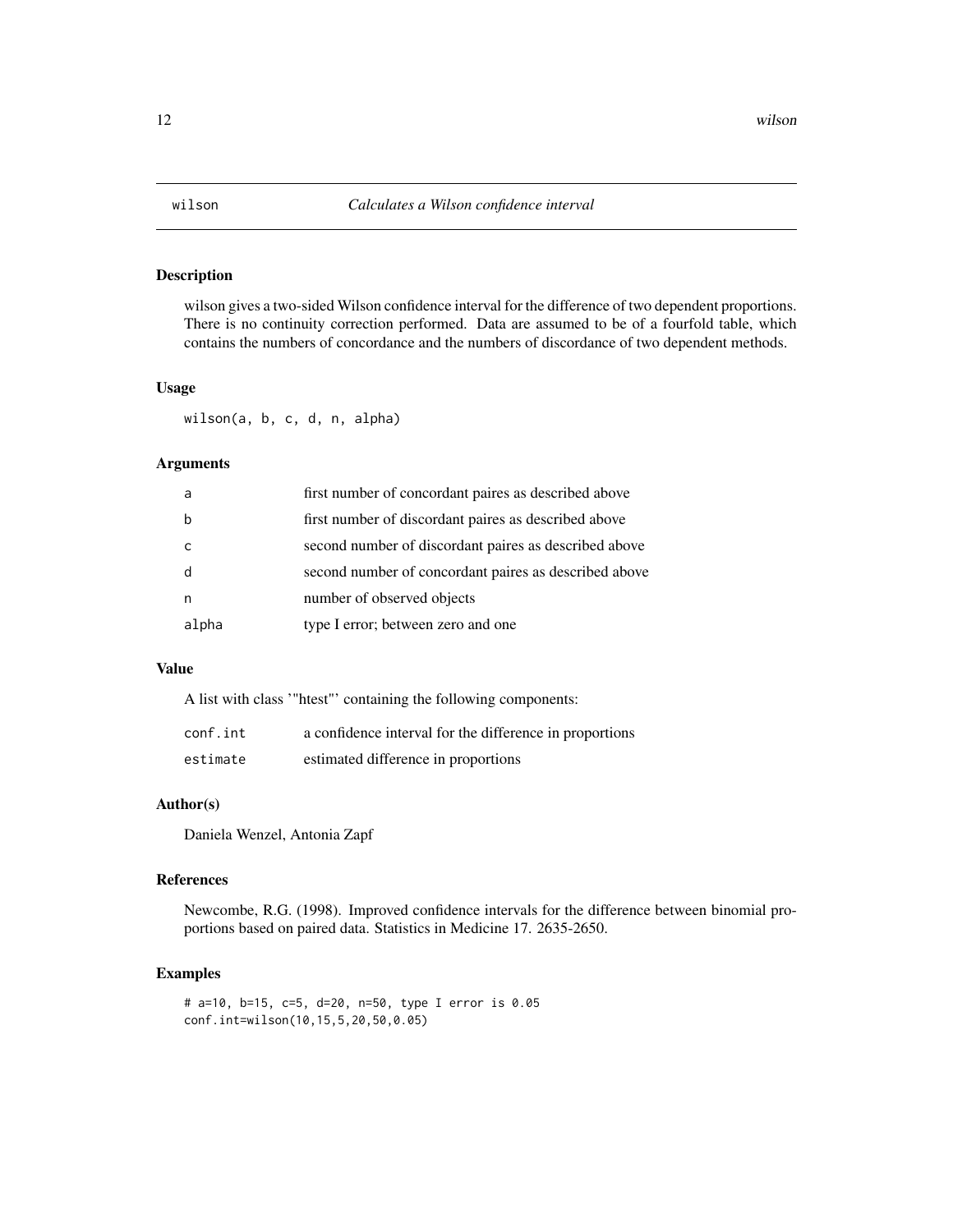<span id="page-12-0"></span>

wilson.cc gives a two-sided Wilson confidence interval with continuity correction for the difference of two dependent proportions. The continuity correction is performed to the score limits. Data are assumed to be of a fourfold table, which contains the numbers of concordance and the numbers of discordance of two dependent methods.

#### Usage

wilson.cc(a, b, c, d, n, alpha)

# Arguments

| a     | first number of concordant paires as described above  |
|-------|-------------------------------------------------------|
|       | first number of discordant paires as described above  |
| C     | second number of discordant paires as described above |
|       | second number of concordant paires as described above |
|       | number of observed objects                            |
| alpha | type I error; between zero and one                    |

# Value

A list with class '"htest"' containing the following components:

| conf.int | a confidence interval for the difference in proportions |
|----------|---------------------------------------------------------|
| estimate | estimated difference in proportions                     |

#### Author(s)

Daniela Wenzel, Antonia Zapf

#### References

Newcombe, R.G. (1998). Improved confidence intervals for the difference between binomial proportions based on paired data. Statistics in Medicine 17. 2635-2650.

```
# a=10, b=15, c=5, d=20, n=50, type I error is 0.05
conf.int=wilson.cc(10,15,5,20,50,0.05)
```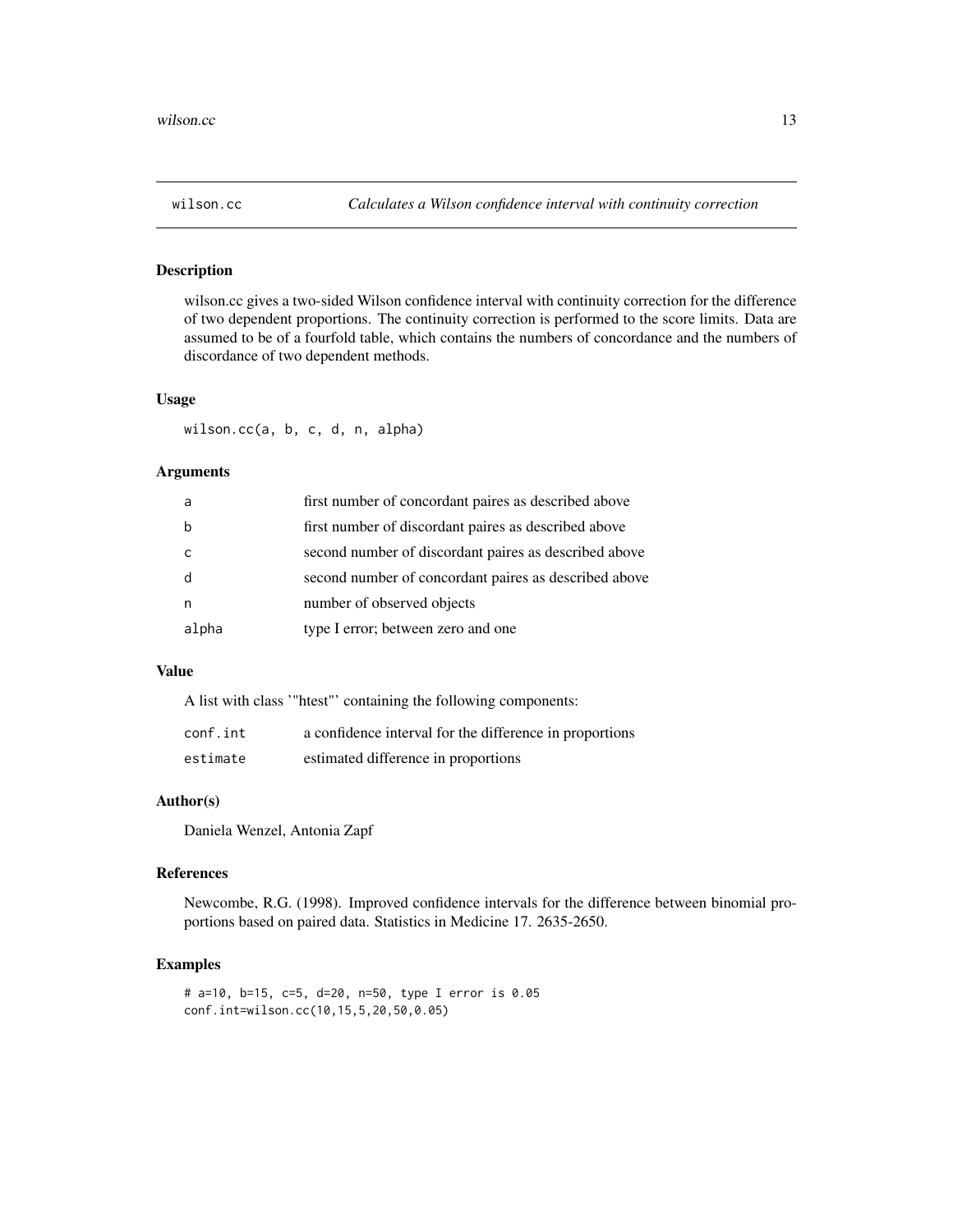wilson.phi gives a two-sided Wilson confidence interval with continuity correction for the difference of two dependent proportions. Data are assumed to be of a fourfold table, which contains the numbers of concordance and the numbers of discordance of two dependent methods. The continuity correction is performed to the estimated phi which is calculated by the entries of the fourfold table.

#### Usage

wilson.phi(a, b, c, d, n, alpha)

#### Arguments

| a     | first number of concordant paires as described above  |
|-------|-------------------------------------------------------|
| b     | first number of discordant paires as described above  |
| C     | second number of discordant paires as described above |
| d     | second number of concordant paires as described above |
| n     | number of observed objects                            |
| alpha | type I error; between zero and one                    |

# Value

A list with class '"htest"' containing the following components:

| conf.int | a confidence interval for the difference in proportions |
|----------|---------------------------------------------------------|
| estimate | estimated difference in proportions                     |

# Author(s)

Daniela Wenzel, Antonia Zapf

# References

Newcombe, R.G. (1998). Improved confidence intervals for the difference between binomial proportions based on paired data. Statistics in Medicine 17. 2635-2650.

```
# a=10, b=15, c=5, d=20, n=50, type I error is 0.05
conf.int=wilson.phi(10,15,5,20,50,0.05)
```